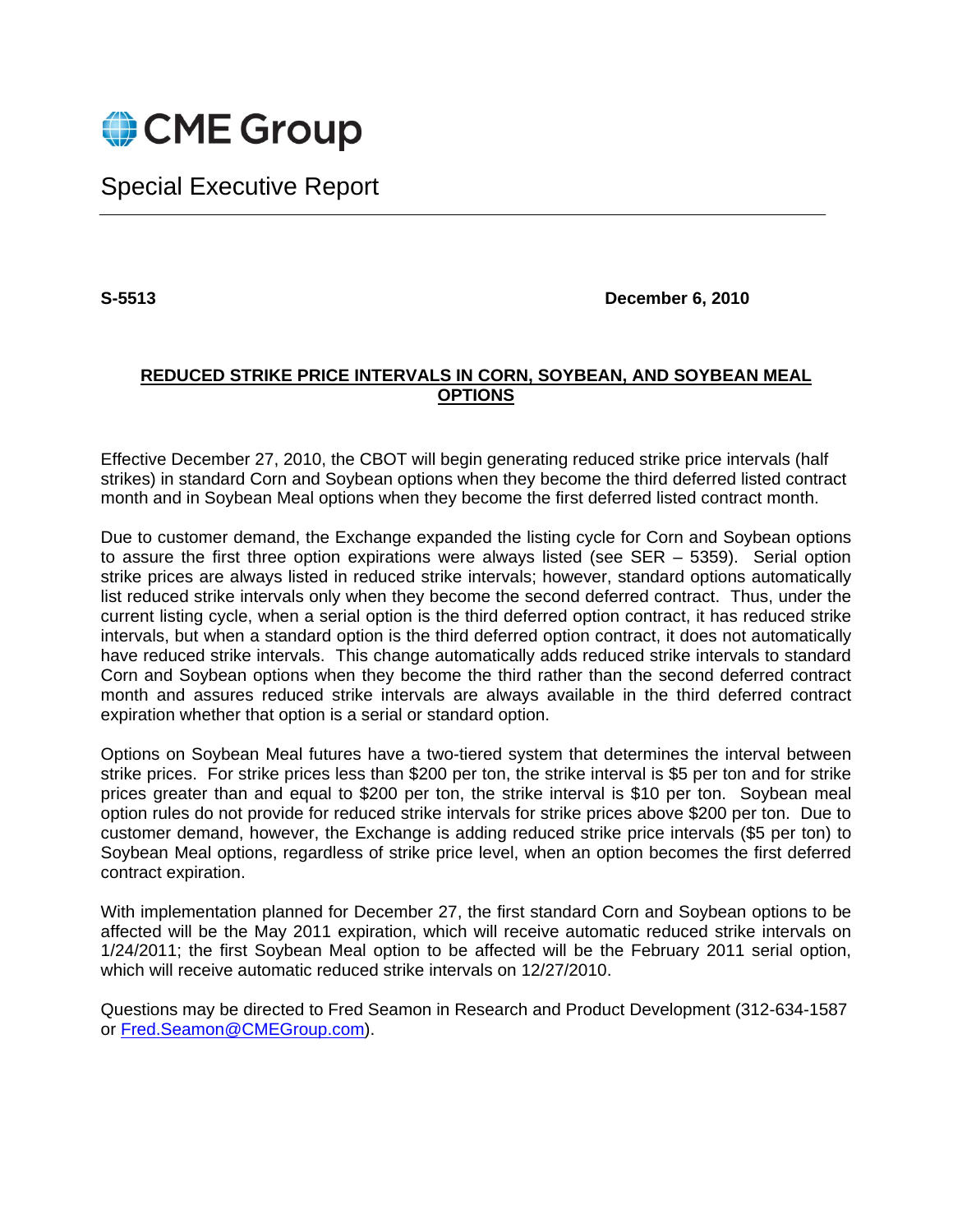#### **Additions are bold and underlined** [Deletions are bracketed with strikethrough]

### **Chapter 10A Options on Corn Futures**

### **10A01.E. Exercise Prices**

Trading shall be conducted for put and call options with striking prices in integral multiples of five (5) cents and ten (10) cents per bushel per Corn futures contract as follows:

1.

a. At the commencement of trading for each option contract, the Exchange shall list a strike closest to the previous day's settlement price of the underlying Corn futures contract (the at-the-money strike), and strikes in integral multiples of ten cents in a range of 50 percent above and below the at-the-money strike. If the previous day's settlement price is midway between two strikes, the at-the-money strike shall be the larger of the two.

b. Over time, new ten cent strikes will be added to ensure that all strikes within 50 percent of the previous day's settlement price in the underlying futures contract are listed.

2.

- a. At the commencement of trading for options that are traded in months in which Corn futures are not traded, and for standard option months the business day they become the [second] **third** listed month, the Exchange shall list a strike closest to the previous day's settlement price of the underlying Corn futures contract (the at-the-money strike), and strikes in integral multiples of five cents in a range of 25 percent above and below the at-the-money strike. If the previous day's settlement price is midway between two strikes, the at-the-money strike shall be the larger of the two. For example, five-cent strike price intervals for the September contract would be added on the first business day after the expiration of the July options contract.
- b. Over time, new five-cent strike prices will be added to ensure that all strikes within 25 percent of the previous day's settlement price in the underlying futures are listed.
- 3. All strikes will be listed prior to the opening of trading on the following business day. Upon demand and at the discretion of the Exchange, new out-of-current-range strike prices at regularly defined intervals may be added for trading on as soon as possible basis. The Exchange may modify the procedures for the introduction of strikes as it deems appropriate in order to respond to market conditions. As new 5 and 10 cent strikes are added, existing strikes outside the newly determined strike ranges without open interest may be de-listed.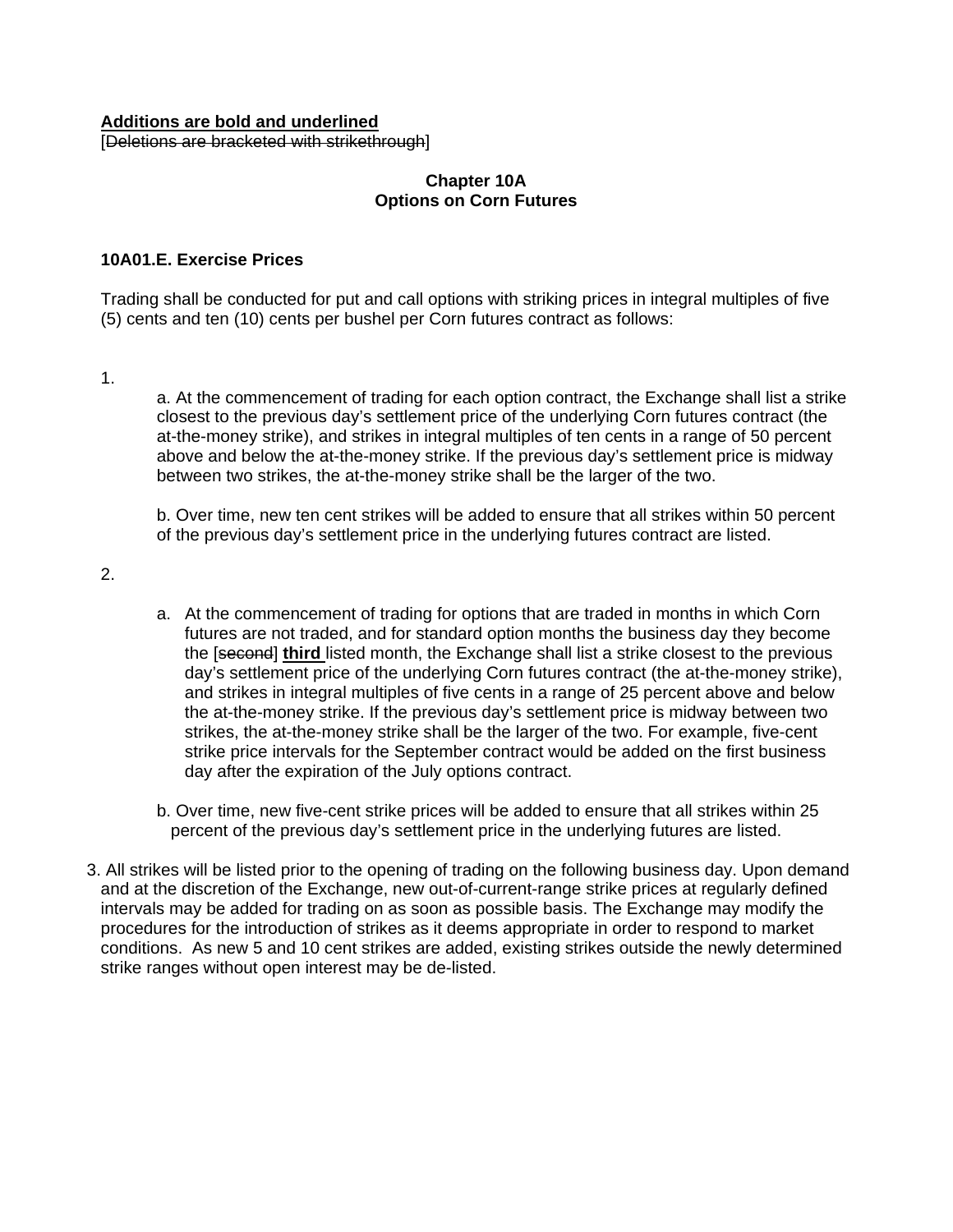#### **Chapter 11A Options on Soybean Futures**

### **11A01.E. Exercise Prices**

Trading shall be conducted for put and call options with striking prices in integral multiples of ten (10) cents and twenty (20) cents per bushel per Soybean futures contract as follows:

- 1.
- a. At the commencement of trading for each option contract, the Exchange shall list a strike closest to the previous day's settlement price of the underlying Soybean futures contract (the at-the-money strike), and strikes in integral multiples of twenty cents in a range of 50 percent above and below the at-the-money strike. If the previous day's settlement price is midway between two strikes, the at-the-money strike shall be the larger of the two.
- b. Over time, new twenty cent strikes will be added to ensure that all strikes within 50 percent of the previous day's settlement price in the underlying futures contract are listed.
- 2.
- a. At the commencement of trading for options that are traded in months in which Soybean futures are not traded, and for standard option months the business day they become the [second] **third** listed month, the Exchange shall list a strike closest to the previous day's settlement price of the underlying Soybean futures contract (the at-the-money strike), and strikes in integral multiples of ten cents in a range of 25 percent above and below the atthe-money strike. If the previous day's settlement price is midway between two strikes, the at-the-money strike shall be the larger of the two. For example, ten-cent strike price intervals for the September contract would be added on the first business day after the expiration of the July options contract.
- b. Over time, new ten-cent strike prices will be added to ensure that all strikes within 25 percent of the previous day's settlement price in the underlying futures are listed.

3. All strikes will be listed prior to the opening of trading on the following business day. Upon demand and at the discretion of the Exchange, new out-of-current-range strike prices at regularly defined intervals may be added for trading on as soon as possible basis. The Exchange may modify the procedures for the introduction of strikes as it deems appropriate in order to respond to market conditions. As new 10 and 20 cent strikes are added, existing strikes outside the newly determined strike ranges without open interest may be de-listed.